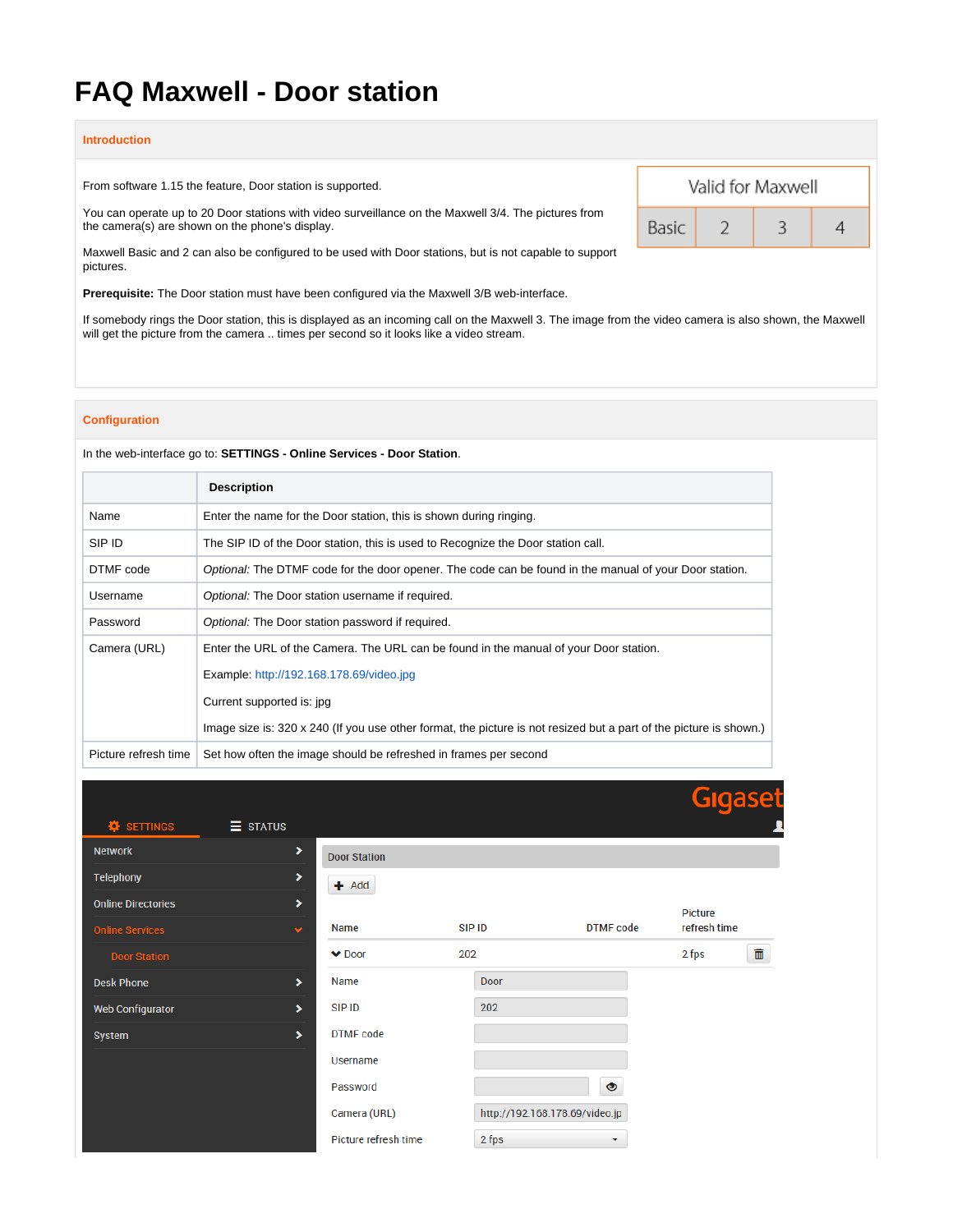WEB-Interface Maxwell 3/4

|                                               |                 |                     |         | <b>Gigaset</b> |
|-----------------------------------------------|-----------------|---------------------|---------|----------------|
| <b><math>\hat{\mathbf{z}}</math></b> SETTINGS | $\equiv$ STATUS |                     |         |                |
| <b>Network</b>                                | ⋗               | <b>Door Station</b> |         |                |
| <b>Telephony</b>                              | >               | Name                |         |                |
| <b>Online Directories</b>                     | >               | SIP ID              |         |                |
| <b>Online Services</b>                        | $\bullet$       | DTMF code           |         |                |
| <b>Door Station</b>                           |                 |                     | $+$ Add |                |

WEB-Interface Maxwell Basic

## Ringtones

In the web-interface go to: **SETTINGS - Desk Phone - Ringtones** to change the ringtone when receiving a Door Station call.

|                                      |                 |                  |                          |                          |                            | Gigaset                    |
|--------------------------------------|-----------------|------------------|--------------------------|--------------------------|----------------------------|----------------------------|
| <b><math>\bullet</math></b> SETTINGS | $\equiv$ STATUS |                  |                          |                          |                            |                            |
| <b>Network</b>                       | ٠               | Ringtones        |                          |                          |                            |                            |
| Telephony                            | ٠               | Default ringtone | Gigaset                  | $\overline{\phantom{a}}$ | $\blacktriangleright$ Play |                            |
| <b>Online Directories</b>            | ٠               |                  | $\vee$ Use for all calls |                          |                            |                            |
| <b>Online Services</b>               | ٠               |                  |                          |                          |                            |                            |
| <b>Desk Phone</b>                    | $\bullet$       | Connection       | Ringtone                 |                          |                            |                            |
| <b>Main Menu</b>                     |                 |                  | <b>External calls</b>    | Gigaset                  | $\cdot$                    | $\blacktriangleright$ Play |
| <b>Ringtones</b>                     |                 | 203              | Internal calls           | Gigaset                  | $\overline{\phantom{a}}$   | $\blacktriangleright$ Play |
| <b>Display</b>                       |                 |                  | Group calls              | Gigaset                  | $\overline{\phantom{a}}$   | $\blacktriangleright$ Play |
| <b>Pictures</b>                      |                 |                  | <b>Door Station</b>      | Tone one                 | ▼                          | $\blacktriangleright$ Play |